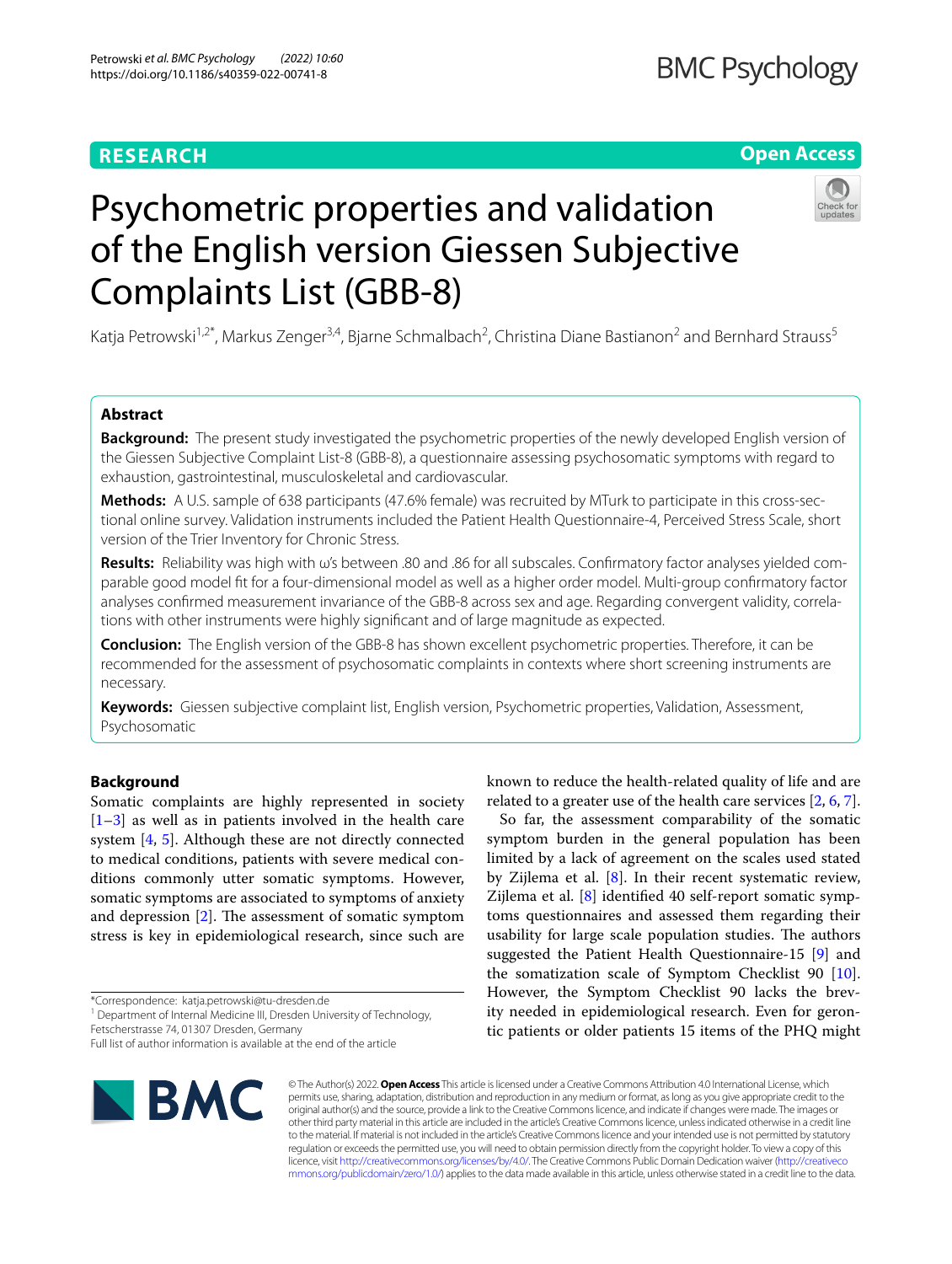be still too long. Therefore, shorter version of the PHQ (including the PHQ-4) and other scales with the assessment of somatic symptoms should be used. Shorter psychometrically sound questionnaires have several benefts: the drop-out rate as well as the rate of missing values are lower in shorter surveys, and the participants experience less boredom or fatigue.

In German speaking societies, a scientifcally sound scale for the assessment of subjective health complaints is the Giessen Subjective Complaints List (Gießener Beschwerdebogen—GBB [\[11](#page-7-10)]). The GBB-24 consists of 24 health complaints rated on a Likert scale ranging from  $0$  (not at all) to  $4$  (very much). The individual complaints can be aggregated on four scales: exhaustion, gastrointestinal complaints, musculoskeletal complaints, cardiovascular complaints. These scales correspond well to commonly reported symptom clusters [[8\]](#page-7-7). After continuous improvement, the 24-item version of the GBB-24 came into application for the evaluation of physical complaints after medical assessments, social stressors, psychotherapy, symptom strain in minority and marginalized groups. The GBB is also used for basic documentation in psychosomatic medicine and psychotherapy [\[11](#page-7-10)]. In order to use the GBB in epidemiological research, a shorter version would be necessary. Therefore, an 8-item brief version of the Giessen Subjective Complaints List was developed. The following criteria were applied for the shortened scale: (1) maintaining the original factor structure and having an equal number of items per factor (as is the case in the original long form), (2) the selected items should be among those with the highest item totalcorrelation from each subscale, (3) the selected items should have a mean above 0.5 in the general population to avoid floor effects.

Psychometric analyses of the German version of theGBB-8 yielded excellent scale properties with regard to item characteristics and factor structure. The eight symptoms included in the questionnaire are among the top 15 symptoms reported by Zijlema et al. [[8\]](#page-7-7) as the most frequently assessed. This shows the relevance of the chosen criteria not only due to their psychometric quality but also regarding their content. A factor structure that allows for the computation of subscales, including norms for each subscale, provides an advantage over measures providing only one overall score. Strong measurement invariance can be largely confrmed regarding gender, age, and age  $\times$  gender. The factors are more easily interpretable and highlight the specifc areas of complaint. Given the norms and the confrmed factor structure, the subscales can be used independently.

In sum, the psychometric properties of the GBB-8 are proven to be excellent. Therefore, to utilize this scale in diferent languages an English version was translated and the psychometric properties were tested in a native English-speaking population. In order to test the validity chronic stress was assessed since high chronic stress is accompanied with more severe somatic symptoms and lower chronic stress with less somatic symptoms.

## **Method**

## **Participants**

The sample is comprised of 638 participants. Males and females were relatively equally represented, 47.6% females and 52.2% males. The majority were aged less than 40 (66%) while 15% were 40–49 years old and 19% older than 49. Most participants reported being married (72.3%) and having a bachelor's degree education  $(63%)$ . The participants self-identified as ethnically white (79.9%), black (8.6%), Hispanic (5.2%) and Asian (4.1%). A full overview of sample characteristics is found in Table [1](#page-2-0).

## **Data source**

Amazon Mechanical Turk (MTurk) was used to recruit participants living in the United States (U.S.) to complete an online survey, which covered topics of acute and chronic stress and uncertainty, physical complaints, emotion regulation, sleep and health behavior. The survey was implemented using SoSci Survey [[12](#page-7-11)], a German based survey platform.

The survey was posted as a HIT (Human Intelligence Task) on MTurk in Fall 2020. The task asked that workers complete an externally hosted survey in exchange for \$0.50. The HIT was titled "20-25 min. Psychological Survey about Stress and Uncertainty" and described as "This survey aims to investigate stress and uncertainty during the COVID pandemic and validate a psychological scale with English speakers". The HIT was visible only to workers with an acceptance rate greater than 95% and who were residents in the U.S. To prevent workers from completing the HIT twice, a qualifcation was given to all workers that restricted them from partaking in the second round. After completing the survey, they were given an automatically generated code, which was required to provide in MTurk for payment (no workers were rejected for payment).

Several instructional manipulation checks were embedded in the survey as a response quality check [[13](#page-7-12), [14](#page-7-13)]. It asked participants to respond to a separate question using the same response options. If incorrect, they were warned to carefully read the instructions and given a second chance to correctly answer. Further, quality control measures were included such as, 2. response consistency between birthdate and age, 3. open response questions were manually coded in line with the Chmielewski article (14) and 4. time checks on the quickness to complete the questionnaire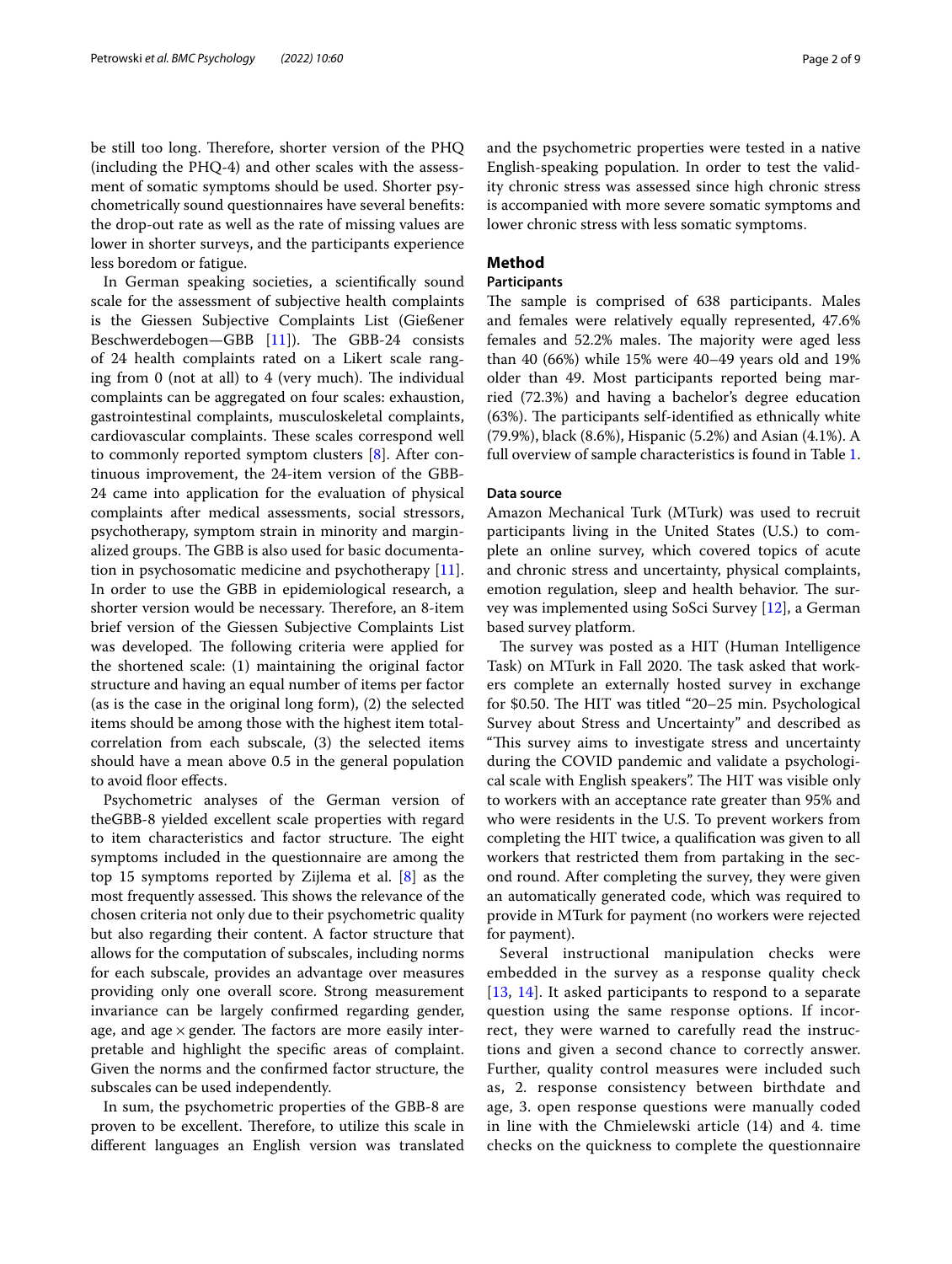### <span id="page-2-0"></span>**Table 1** Sociodemographic sample details

|                                           | n              | %    |
|-------------------------------------------|----------------|------|
| Sex                                       |                |      |
| Male                                      | 333            | 52.3 |
| Female                                    | 304            | 47.6 |
| Missing                                   | 1              |      |
| Age group                                 |                |      |
| Younger than 30                           | 239            | 37.5 |
| $30 - 39$                                 | 182            | 28.5 |
| $40 - 49$                                 | 96             | 15   |
| Older than 49                             | 121            | 19   |
| Marital status                            |                |      |
| Single                                    | 115            | 18   |
| Married                                   | 461            | 72.3 |
| Domestic partnership                      | 30             | 4.7  |
| Separated                                 | 21             | 3.3  |
| Divorced                                  | 6              | 0.9  |
| Widowed                                   | 3              | 0.5  |
| Ethnicity                                 |                |      |
| Hispanic or Latino                        | 33             | 5.2  |
| Asian                                     | 26             | 4.1  |
| Black or African American                 | 55             | 8.6  |
| Native Hawaiian or Other Pacific Islander | $\mathfrak{D}$ | 0.3  |
| White                                     | 510            | 79.9 |
| Multi-ethnic                              | 5              | 0.8  |
| Preferred not to answer                   | 5              | 0.8  |
| Education                                 |                |      |
| High School                               | 50             | 7.8  |
| Associate's degree                        | 43             | 6.7  |
| Bachelor's degree                         | 402            | 63   |
| Masters's degree                          | 121            | 19   |
| Professional degree                       | 8              | 1.3  |
| Doctorate degree                          | 8              | 1.3  |
| Other                                     | 4              | 0.6  |
| Household income                          |                |      |
| $$0 - $1249$                              | 168            | 26.3 |
| \$1250-\$3499                             | 219            | 34.3 |
| \$3500-\$4999                             | 99             | 15.5 |
| \$5000 and more                           | 142            | 22.3 |
| Preferred not to answer                   | 10             | 1.6  |

were all checked. Participants who failed to correctly respond after the warning were excluded from the analysis, which is the most efective method based on the literature (see 14). From the full sample, 28 observations were dropped due to complete missing data and an additional 205 participants were excluded based on the response quality checks. Therefore, the sample was reduced to  $N=638$ . According to one missing in the assessment of sex, the sample size was reduced to  $N=637$  in cases where the variable sex was used for calculations.

## **Measures**

The Gießen Subjective Complaints List (GBB-8,  $[15]$  $[15]$ ) is a short and reliable instrument for evaluating the degree of somatic symptoms. The eight items identify commonly reported complaints whereby participants respond on 5-point Likert. The GBB-8 was translated into English in accordance with the International Test Commission (ITC) Guidelines for Translating and Adapting Tests [\[16](#page-7-15)]. The items were translated from German to English by one bilingual expert and then back-translated to German by a second bilingual expert. Comparison and reconciliation of the original and back-translated items was carried out by a group of experts, followed by a second round of forward and back-translation. The English GBB-8 items are included in ["Appendix"](#page-6-0).

The Patient Health Questionnaire (PHQ-4,  $[1]$  $[1]$ ) is a 4-item inventory to very briefy identify depression and anxiety. Items stem from the Generalized Anxiety Disorder (GAD-7) and the PHQ-8. Participants rate items on a 4-point Likert scale. The two-factor structure is represented by the two anxiety items (Factor 1) and the two depression items (Factor 2). The two factors explained 84% of the total variation and factor loadings were all≥0.82 [[17\]](#page-7-16). Reliability of PHQ-4 scales are good (Cronbach  $\alpha$  > 0.80) [[17](#page-7-16)].

The Perceived Stress Scale (PSS-10)  $[18]$  $[18]$  $[18]$  measures the degree to which life has been experienced as unpredictable, uncontrollable and overloaded over the past month. Participants respond on a 5-point Likert scale. Cohen et al. [[18\]](#page-7-17) originally developed the PSS as a single factor, however since its development, many researchers have concluded the scale represents two distinct factors: (1) perceived helplessness and  $(2)$  perceived self-efficacy  $[19–21]$  $[19–21]$  $[19–21]$ . The PSS-10 consistently shows strong internal reliability (Cronbach  $\alpha$  > 0.70) in diverse populations and meets the criteria for good test–retest validity  $(>0.70)$ [[22\]](#page-7-20).

The short-English version of the Trier Inventory for Chronic Stress (TICS-9) is based on the original 57 item scale [[23\]](#page-7-21) that was translated into English, shortened and validated  $[24, 25]$  $[24, 25]$  $[24, 25]$  $[24, 25]$ . The TICS-9 represents nine factors of chronic stress. These include: Work Overload; Social Overload; Pressure to Perform; Work Discontent; Excessive Demands at Work; Lack of Social Recognition; Social Tensions; Social Isolation; Chronic Worrying. Participants rate the frequency of specifc situations over the previous three months on a 5-point Likert scale. The English TICS-9 refects the strengths of the full 57-item English TICS [[24\]](#page-7-22); as it is reliable (Cronbach  $\alpha \ge 0.86$ ), shows good model ft, and the scale structure is invariant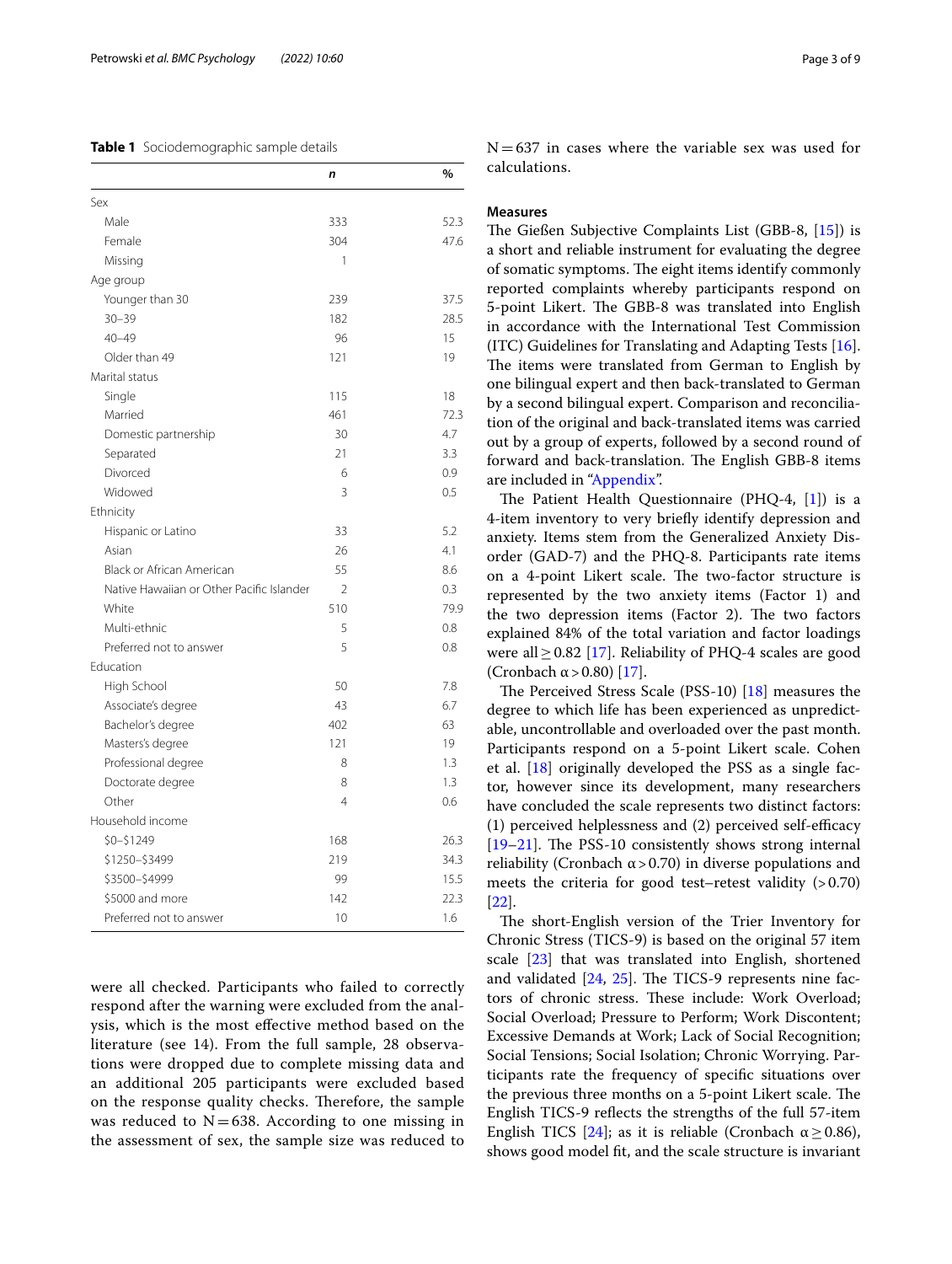between males and females supporting the scale validity [[25\]](#page-7-23).

## **Statistical analyses**

All analyses were conducted in R, using the packages lavaan, moments, multilevel, and semTools [[26](#page-7-24)[–29](#page-7-25)]. There was only a small amount of missing data (166 of 6744 GBB data points; i.e. 2.5%). Nonetheless, we ran confrmatory factor analysis using robust full-information maximum likelihood estimation to deal with missing values and non-normal distributions [\[30](#page-7-26), [31\]](#page-7-27). For the evaluation of model ft we followed the guidelines provided by Schermelleh-Engel et al. [\[32](#page-7-28)]: a non-signifcant  $\chi^2$ , Comparative Fit Index/Tucker-Lewis Index (CFI/ TLI) greater than 0.95 (0.97), Root Mean Square Error of Approximation (RMSEA) smaller than 0.08 (0.05), and Standardized Root Mean Square Residual (SRMR) smaller than 0.10 (0.05) for acceptable (good) ft. For CFI, TLI, and RMSEA we used the robust variants [\[33](#page-7-29), [34](#page-7-30)]. We report McDonald's  $\omega$  as a reliability metric [\[35](#page-7-31)].

Next, we tested for measurement invariance by comparing CFI and RMSEA between models that did (did not) constrain the measurement parameters (loadings, intercepts, residuals) to be equal between the groups of interest  $[36]$  $[36]$ . Specifically, these include the configural (unconstrained), metric (loadings constrained), scalar (loadings and intercepts constrained), and the strict (loadings, intercepts, and residuals constrained) model. ΔCFI and ΔRMSEA should be smaller than 0.010 and 0.015, respectively. Since we incorporated a higher-order construct in our model, we followed the guidelines pro-vided by Chen et al. [[37\]](#page-8-1) and tested first- and secondorder invariance successively. After establishing strict invariance on both the frst and second factor order, we then also examined the latent mean diferences by additionally constraining the higher-order factor to be equivalent between groups. In addition to the  $\chi^2$ -test, we

<span id="page-3-0"></span>**Table 2** Descriptive item statistics

examined the standardized factor mean diference using the formula:

$$
f = \frac{\sqrt{\frac{\sum_{i}^{k} (\alpha - \overline{\alpha})^2 * n_i}{n_{total}}}}{\psi_P},
$$
 (1)

with

$$
\overline{\alpha} = \frac{\sum_{i}^{k} (\alpha_{i} * n_{i})}{n_{total}},
$$
\n(2)

where  $\psi_p$  is the standard deviation of the respective factor, pooled across all tested groups,  $n_k$  is the sample size of group *k*, and  $\alpha_k$  is the latent variable mean in group *k*.

## **Results**

## **Item descriptive statistics**

In Table [2,](#page-3-0) we report descriptive item statistics. Skewness and kurtosis for all eight items indicate normal distribution  $[38]$  $[38]$ . In addition, we calculated the squared Mahalanobis distance and tested it for signifcance to identify outlier cases. A total of 4 (0.6%) of cases were flagged as outliers but were retained in the analysis. Removing these cases from the analyses did not meaningfully change the outcomes. The subscale-specific correlations as well as the item-total correlations for the total score were high. This was to be expected as the GBB-8 is a homogenous instrument that assesses a relatively narrow construct.

## **Factorial validity**

We tested a total of three different model configurations. First, we tested a unifactorial model, which evinced acceptable fit,  $\chi^2(20) = 133.636$ ,  $p < 0.001$ , CFI = 0.965, TLI=0.951, RMSEA=0.100, SRMR=0.030. Model ft improved substantially by grouping the items onto their specifc subscales in a four-dimensional model, indicating that the higher-order factor aligns well with the empirical

|                                                | М    | <b>SD</b> | <b>Skewness</b> | <b>Kurtosis</b> | <i>r</i> <sub>subscale</sub> | $r_{it}$ |
|------------------------------------------------|------|-----------|-----------------|-----------------|------------------------------|----------|
| Being easily exhausted <sup>Ex</sup>           | .73  | 1.36      | 0.06            | 1.71            | .66                          | .80      |
| Tiredness <sup>Ex</sup>                        | 2.06 | 1.25      | $-0.19$         | 2.01            | .66                          | .74      |
| Feeling bloated or distended <sup>Gast</sup>   | 1.71 | 1.36      | 0.10            | 1.76            | .75                          | .81      |
| Stomachache <sup>Gast</sup>                    | 1.85 | 1.38      | $\mathbf{0}$    | 1.72            | .75                          | .81      |
| Backache Musc                                  | 1.98 | 1.30      | $-0.12$         | 1.90            | .68                          | .73      |
| Neck or shoulder painMusc                      | 1.95 | 1.31      | $-0.09$         | 1.88            | .68                          | .73      |
| Palpitations or heart pounding <sup>Card</sup> | .53  | 1.28      | 0.21            | 1.83            | .68                          | .76      |
| Dizziness <sup>Card</sup>                      | 7. ا | 1.34      | 0.09            | 1.74            | .68                          | .79      |

*M*, mean; SD, standard deviation; r<sub>subscale</sub>, subscale-specific correlations; r<sub>it</sub>, item-total correlations. Subscales: <sup>Ex</sup>, exhaustion; <sup>Gast</sup>, gastrointestinal; <sup>Musc</sup>, musculoskeletal;<br><sup>Card</sup>, cardiovascular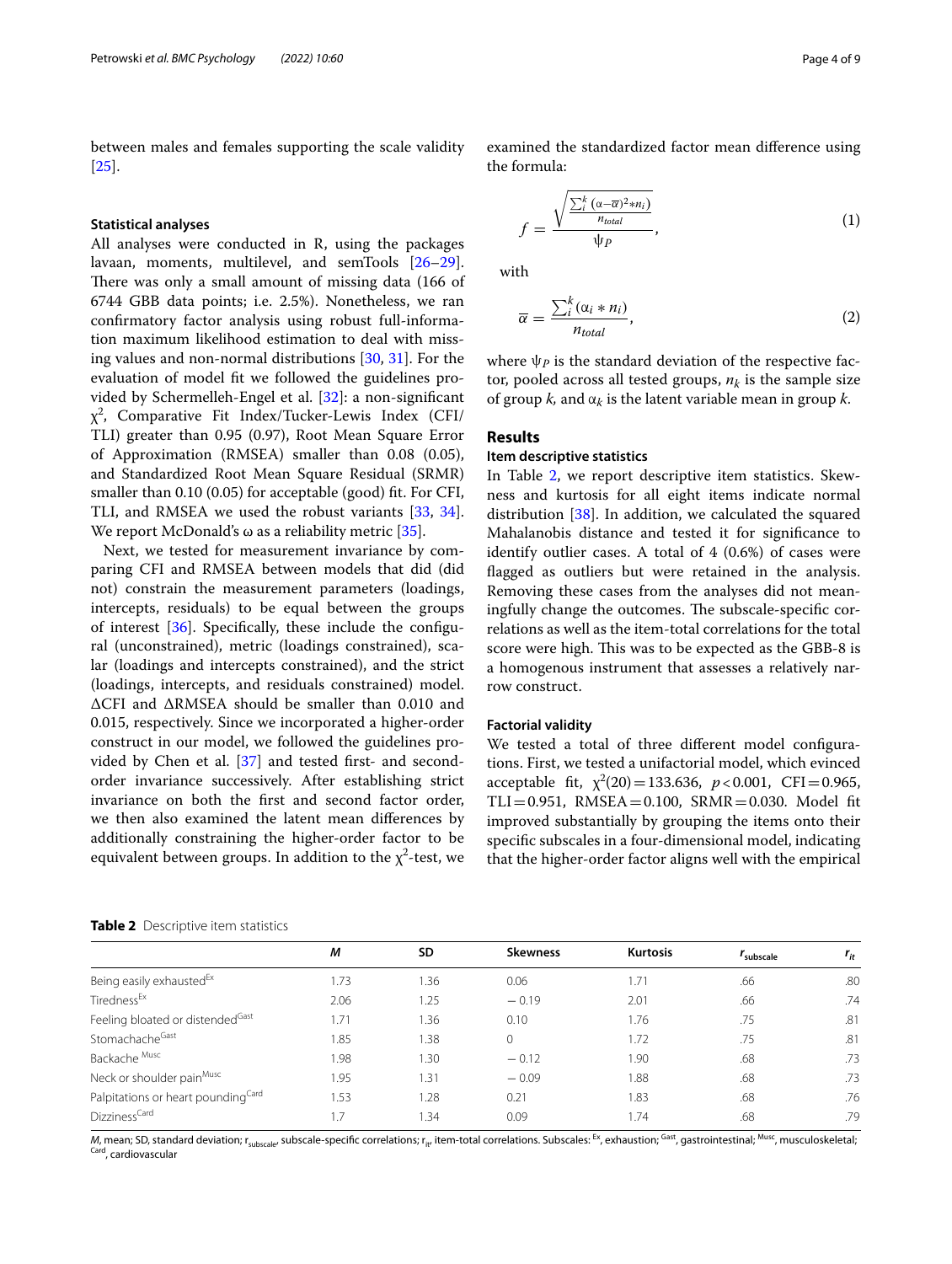data structure,  $\chi^2(14) = 57.740$ ,  $p < 0.001$ , CFI=0.988,  $TLI = 0.975$ , RMSEA = 0.071, SRMR = 0.018. Finally, we expanded the four-dimensional model by adding a second-order latent variable, representing general somatic symptom burden. This model had virtually the same fit as the four-dimensional one, showing that a general construct underlying the four subscales can be assumed,  $\chi^2(16) = 64.529$ ,  $p < 0.001$ , CFI=0.985, TLI=0.974, RMSEA=0.072, SRMR=0.021. In terms of reliability, all subscales evinced good coefficients in the fourdimensional model with a second-order construct, with ω's between 0.80 and 0.86. In addition, the reliability of the second order factor was excellent by all accounts: The vast majority of variance in both Level 1 ( $\omega_{11}=0.922$ ) and Level 2 ( $\omega_{L1}$  = 0.977) is explained by the second order factor.

## **Measurement invariance**

We then tested the second-order factor model for measurement invariance across sex and age. As can be seen in Table [3](#page-4-0), model ft decreases were negligible upon introducing the various constraints. Thus, the model can be assumed invariant across sex and age. As a result, comparisons of both, latent and observed means and variances, are admissible. Finally, we constrained the latent means of the second-order factor to be equal between groups to check whether there are signifcant diferences between groups. Here it became clear that for sex

| Page 5 of 9 |  |  |  |
|-------------|--|--|--|
|-------------|--|--|--|

there was virtually no difference  $(p(\chi^2) = 0.169, d = 0.10)$ , whereas for age there were signifcant but small diferences  $(p(\chi^2) = 0.012, R^2 = 0.014)$ .

## **Convergent validity**

In Table [4](#page-5-0) we report correlations between the GBB subscales and total score and related scales of psychological symptoms. As expected, all correlations were highly signifcant and of large magnitude.

## **Normative Scores**

Normative percentile ranks for the GBB subscale and total scores are reported in Table [5](#page-5-1) and in Table [6.](#page-5-2)

## **Discussion**

The assessment of somatic symptom stress is of high relevance in the context of epidemiological research [[2,](#page-7-4) [6](#page-7-5), [7\]](#page-7-6). In a recent systematic review [[8\]](#page-7-7) the Patient Health Questionnaire-15 [\[9](#page-7-8)] was primarily recommended as a measure of somatic symptom stress. Since epidemiological studies need short forms of measures, shorter psychometrically sound questionnaires might have several benefits. The short versions of the PHQ, e.g., PHQ-4, do not include items to assess somatic symptom burden. Therefore, the German GBB-8, established in German speaking countries, was translated into English and its psychometric properties were assessed.

<span id="page-4-0"></span>

| Table 3 Test of measurement invariance across sex and age |  |
|-----------------------------------------------------------|--|
|-----------------------------------------------------------|--|

|                                       | $x^2$   | df  | $\Delta \chi^2$ | $\Delta df$    | p    | CFI  | <b>ΔCFI</b> | <b>RMSEA</b> | <b>ARMSEA</b> |
|---------------------------------------|---------|-----|-----------------|----------------|------|------|-------------|--------------|---------------|
| Participant sex (male, female)        |         |     |                 |                |      |      |             |              |               |
| Configural model                      | 81.981  | 32  |                 |                |      | .985 |             | .072         |               |
| 1st order weak invariance             | 89.422  | 36  | 7.441           | 4              | .114 | .985 | $\circ$     | .069         | .003          |
| 2nd order weak invariance             | 93.273  | 39  | 3.851           | 3              | .278 | .985 | 0           | .066         | .003          |
| 1st order strong invariance           | 99.694  | 43  | 6.421           | $\overline{4}$ | .17  | .985 | 0           | .063         | .003          |
| 2nd order strong invariance           | 107.529 | 46  | 7.835           | 3              | .05  | .984 | .001        | .063         | 0             |
| 1st order strict invariance           | 117.238 | 54  | 9.709           | 8              | .286 | .984 | $\Omega$    | .059         | .004          |
| 2nd order strict invariance           | 126.662 | 58  | 9.424           | $\overline{4}$ | .051 | .982 | .002        | .06          | $-.001$       |
| Mean equivalence                      | 128.558 | 59  | 1.896           | 1              | .169 | .982 | $\Omega$    | .06          | $\mathbf{0}$  |
| Age groups (< 30, 30-39, 40-49, > 49) |         |     |                 |                |      |      |             |              |               |
| Configural model                      | 108.741 | 64  |                 |                |      | .987 |             | .068         |               |
| 1st order weak invariance             | 124.371 | 76  | 15.63           | 12             | .209 | .987 | $\Omega$    | .062         | .006          |
| 2nd order weak invariance             | 135.123 | 85  | 10.752          | 9              | .293 | .987 | $\circ$     | .059         | .003          |
| 1st order strong invariance           | 145.451 | 97  | 10.328          | 12             | .587 | .988 | $-.001$     | .053         | .006          |
| 2nd order strong invariance           | 153.651 | 106 | 8.2             | 9              | .514 | .988 | 0           | .05          | .003          |
| 1st order strict invariance           | 194.985 | 130 | 41.334          | 24             | .015 | .984 | .004        | .053         | $-.003$       |
| 2nd order strict invariance           | 202.323 | 142 | 7.338           | 12             | .834 | .984 | $\Omega$    | .05          | .003          |
| Mean equivalence                      | 213.344 | 145 | 11.021          | 3              | .012 | .982 | .002        | .052         | $-.002$       |

χ2 , chi square; *df*, degrees of freedom; Δ, change from previous model; *p*, signifcance level; CFI, Comparative Fit Index; RMSEA, root mean square error of approximation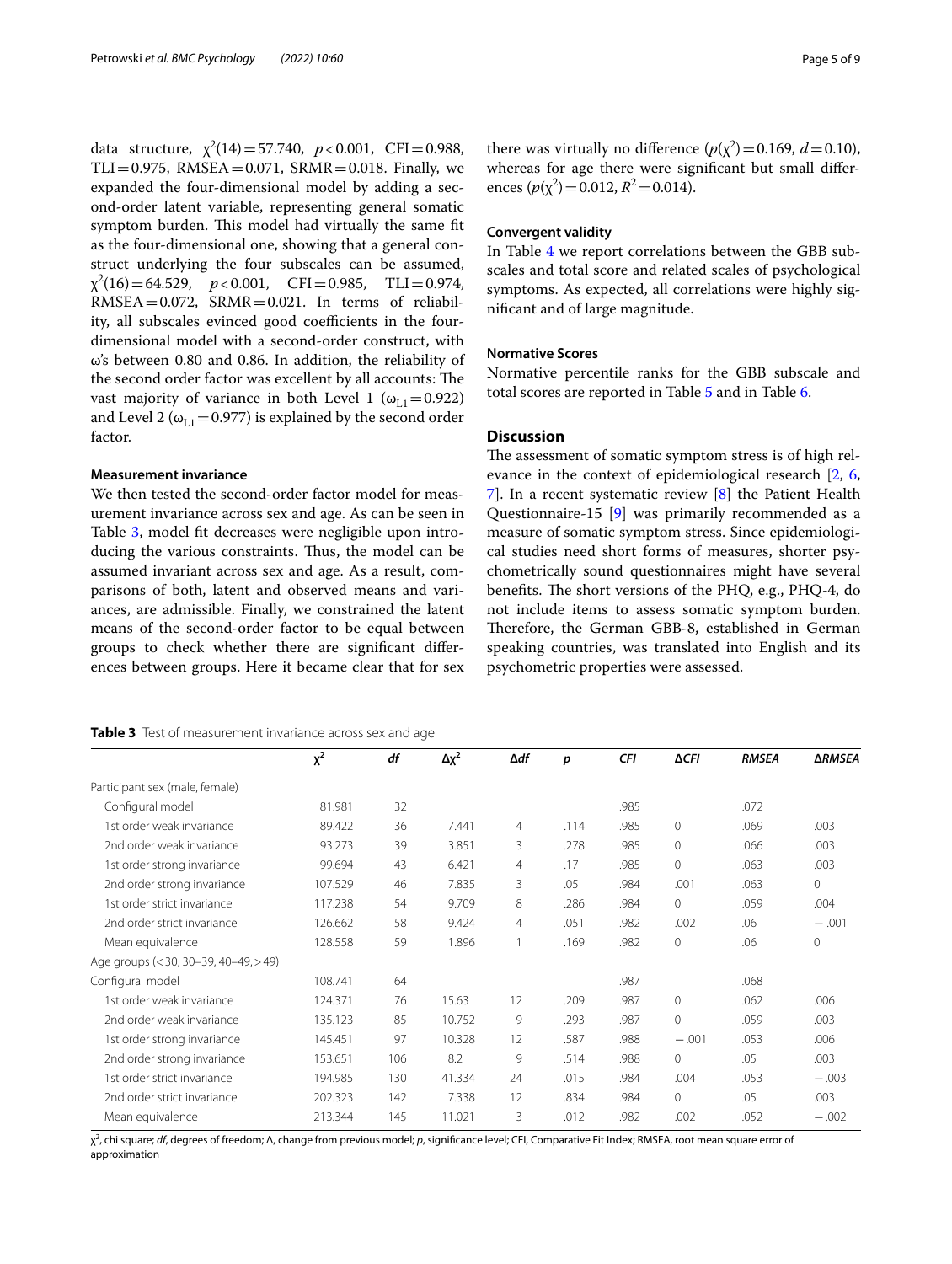## <span id="page-5-0"></span>**Table 4** Correlation matrix

|     | 3              |                          |                |                          | 7      |     | 9               |
|-----|----------------|--------------------------|----------------|--------------------------|--------|-----|-----------------|
|     |                |                          |                |                          |        |     |                 |
| .79 | .73            | .77                      | .91            | .65                      | .66    | .75 | .65             |
|     | .71            | .81                      | .92            | .61                      | .61    | .73 | .63             |
|     | -              | .69                      | .87            | .61                      | .61    | .66 | .6              |
|     |                | $\overline{\phantom{0}}$ | .91            | .59                      | .59    | .72 | .63             |
|     |                |                          |                | .68                      | .69    | .79 | $.7\phantom{0}$ |
|     |                |                          |                | $\overline{\phantom{m}}$ | .71    | .75 | .68             |
|     |                |                          |                |                          | $\sim$ | .73 | .62             |
|     |                |                          |                |                          |        | -   | .81             |
|     |                |                          |                |                          |        |     |                 |
|     | $\overline{2}$ |                          | $\overline{4}$ | 5                        | 6      |     | 8               |

<span id="page-5-1"></span>**Table 5** Normative percentile ranks for the GBB subscale scores

| Sum score      | Exhaustion | Gastrointestinal | Musculoskeletal | Cardiovascular |
|----------------|------------|------------------|-----------------|----------------|
| $\mathbf{0}$   | 14         | 20               | 14              | 23             |
|                | 23         | 29               | 21              | 31             |
| $\overline{2}$ | 32         | 37               | 29              | 40             |
| 3              | 44         | 44               | 40              | 48             |
| $\overline{4}$ | 54         | 59               | 53              | 67             |
| 5              | 73         | 73               | 72              | 77             |
| 6              | 84         | 87               | 81              | 94             |
| 7              | 98         | 94               | 97              | 98             |
| 8              | 100        | 100              | 100             | 100            |

<span id="page-5-2"></span>**Table 6** Normative percentile ranks for the GBB total scores

| Sum score      | Percentile rank | Sum score | Percentile rank | Sum score | Percentile rank |
|----------------|-----------------|-----------|-----------------|-----------|-----------------|
| $\mathbf{0}$   | 8               | 11        | 36              | 22        | 79              |
|                | 11              | 12        | 38              | 23        | 83              |
| 2              | 14              | 13        | 40              | 24        | 87              |
| 3              | 18              | 14        | 44              | 25        | 90              |
| $\overline{4}$ | 21              | 15        | 46              | 26        | 92              |
| 5              | 23              | 16        | 52              | 27        | 94              |
| 6              | 25              | 17        | 55              | 28        | 98              |
| $\overline{7}$ | 28              | 18        | 62              | 29        | 100             |
| 8              | 31              | 19        | 66              | 30        | 100             |
| 9              | 32              | 20        | 72              | 31        | 100             |
| 10             | 34              | 21        | 76              | 32        | 100             |

The present study showed that the four specific subscales ft well with the four-dimensional empirical model which indicates a good factorial ft of the GBB-8. In addition, the higher-order factor representing general somatic symptom burden aligns well with the empirical data structure as well. It is impressive that this higher-order model had virtually the same ft as the four-dimensional one. Therefore, it can be assumed that a general construct underlies the four subscales. Thus, the model can be assumed invariant across sex and age. As a result, comparisons of both, latent and observed means and variances, are admissible. Finally, we constrained the latent means of the second-order factor to be equal between groups to check whether there are signifcant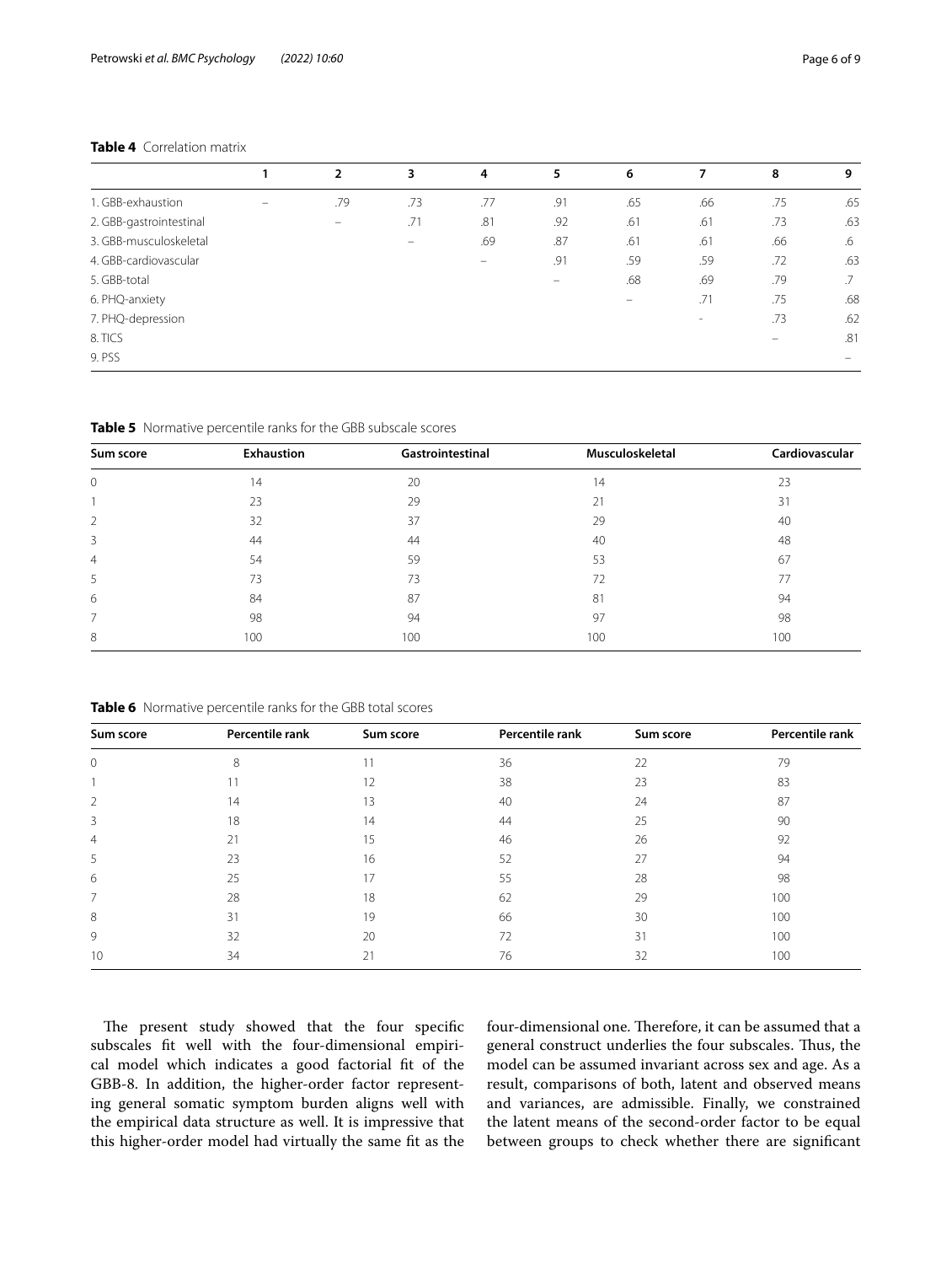diferences between groups. Here it became clear that for sex there was virtually no mean diference, whereas for age there were signifcant but very small diferences between the models which can be neglected. Age has a well-known efect on somatic burden. In this respect it is noteworthy that the majority of age of the sample is younger than 40 (66%) and only 19% older than 49. The older age with the higher somatic symptom burden is not present in the sample which limits the generalizability of the age invariance. The psychometric properties of the GBB have to be reevaluated in a larger representative sample with better distribution of age. Furthermore, sampling with MTurk lead to a larger percentage of highly educated (63%) and more married participants (72.3%). The U.S. MTurk population is known to be younger and more educated in comparison to U.S. representative samples [\[39,](#page-8-3) [40](#page-8-4)], this divergence is common among internet users in general and other online survey methods [\[40](#page-8-4)]. However, in line with the younger age, MTurk users are less likely to be married [\[40](#page-8-4)], which is inconsistent with the current sample. This may be a result of when the samples were collected (e.g. 2016 and 2020), however the U.S. Census Bureau reports a decline in marriage rates from 2009 to 2019 [\[41\]](#page-8-5). Marital status and education infuence the somatic symptom burden (Petrowski et al. 2015) and might therefore reduce the generalizability of the current results.

Concerning reliability, all subscales showed good reliability even for the second-order construct. The reliability of the second order factor was excellent. Concerning the validity correlations between the GBB subscales and related scales of psychological symptoms were highly significant and of large magnitude. Therefore, a convergent validity is given and proves the excellent psychometric properties of this short instrument.

#### **Strengths and limitations**

The strength of the English version of the GBB-8 is the excellent psychometric properties with the good factorial structure, the convergent validity and the briefness of the inventory showing its usefulness especially for epidemiological surveys. The study also has a few limitations: First, the data was based on a MTurk sampling, which conveys some limitations in generalizability. The MTurk population is not representative of the U.S. population, however studies have shown MTurk samples are comparable to other traditional subject pools [[42\]](#page-8-6). Second, while Instruction Manipulation Checks (IMC) are shown to reduce sample noise due to non-diligent participants (including bots and farmers) [[13](#page-7-12)], by dropping participants who failed the IMC, there is the potential to harm the external validity of the study [[13\]](#page-7-12).

## **Conclusion**

The GBB-8 is a carefully designed instrument that possesses good psychometric properties. In addition, the applicability of the GBB-8 in diferent subpopulations is a unique characteristic of this instrument. Now it is even applicable in English speaking surveys.

## **Appendix**

## <span id="page-6-0"></span>**English GBB‑8 Items**

Please consider for a moment which of the symptoms below you sufer from. Please rate the severity of each symptom by checking the box in the corresponding column. If you do not sufer from a symptom please check "not at all". I sufer from the following:

- 1. being easily exhausted
- 2. feeling bloated or distended
- 3. backache
- 4. palpitations or heart pounding
- 5. tiredness
- 6. stomachache
- 7. neck or shoulder pain

8. dizziness

Response options are rated as 0 "not at all", 1 "slightly", 2 "somewhat", 3 "considerably", and 4 "very much".

#### **Abbreviations**

GBB: Giessen Subjective Complaints List [Gießener Beschwerdebogen]; MTurk: Amazon Mechanical Turk; U.S.: United States; HIT: Human intelligence task; ITC: International Test Commission; PHQ: Patient Health Questionnaire; GAD: Generalized anxiety disorder; PSS: Perceived Stress Scale; TICS: Trier inventory of chronic stress; CFI: Comparative Fit Index; TLI: Tucker Lewis Index; RMSEA: Root mean square error of approximation; SRMR: Standardized root mean square residual; IMC: Instructional manipulation check.

#### **Acknowledgements**

This work is in honorable recognition of Prof. Dr. Elmar Brähler's 75th birthday. Prof. Dr. Elmar Brähler should receive honorable mention for his achievements on psychological diagnostic in representative samples and the understanding of the psychological and sociological developments in east and West Germany.

#### **Authors' contributions**

KP and MZ supervised project and data collection. BS conducted statistical analyses. CB developed and managed Mturk survey and collected data. KP, MZ, BS, CB, and BHS all contributed equally to the manuscript and provided valuable feedback in its development. All authors read and approved the fnal manuscript.

## **Funding**

Open Access funding enabled and organized by Projekt DEAL. This research received no specifc grant from any funding agency in the public, commercial, or not-for-proft sectors.

#### **Availability of data and materials**

The datasets used and/or analyzed during the current study are available from Prof. Katja Petrowski: kpetrows@uni-mainz.de on reasonable request.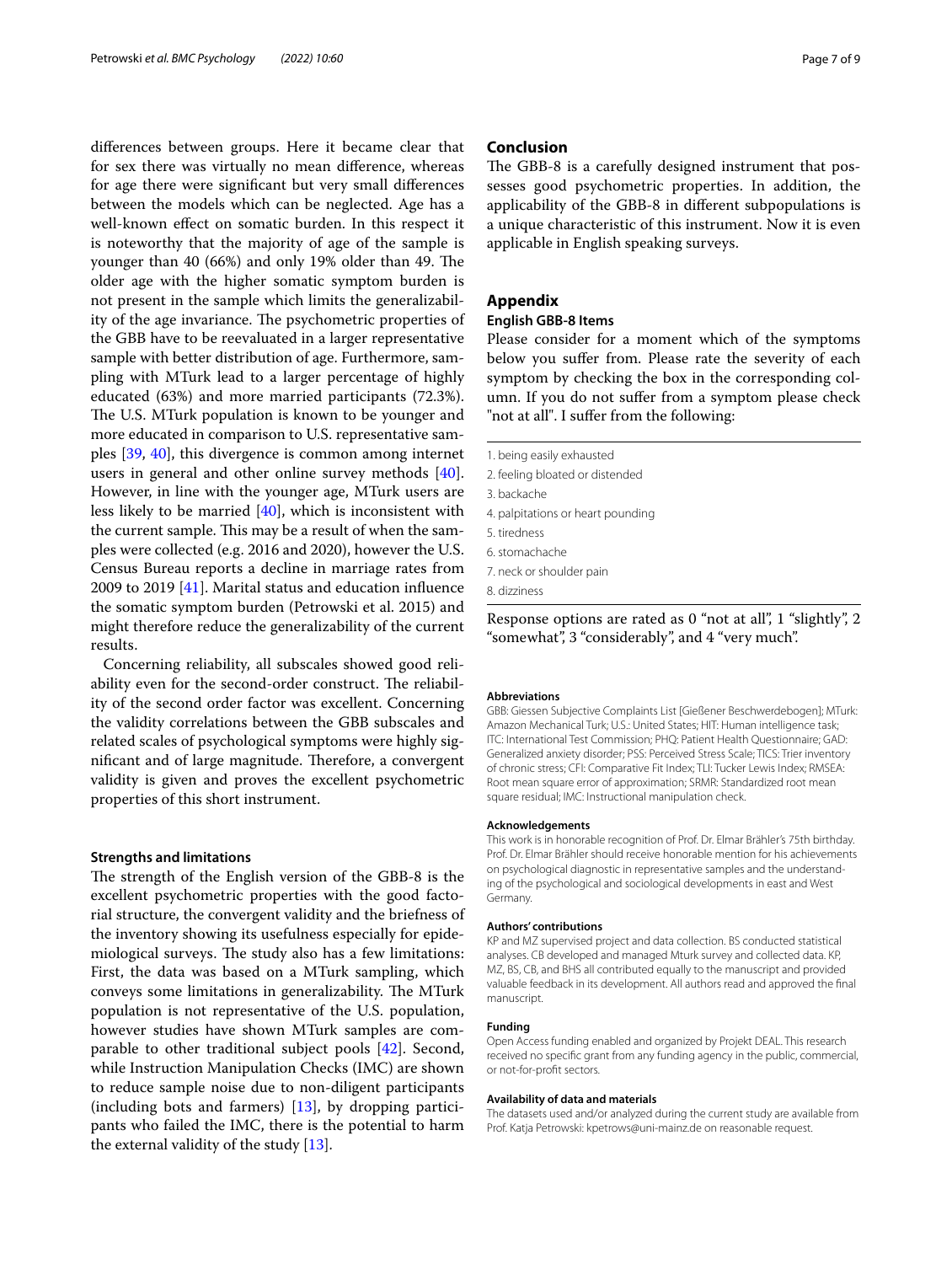## **Declarations**

#### **Ethics approval and consent to participate**

All participants were provided a data protection declaration and informed of the aims of the study. They provided written informed consent in lines with the Helsinki Declaration. The study was approved by the Ethical commission of Rheinland-Pfalz State Medical Association [Landesärztekammer Rheinland-Pfalz] (2019–14290) and conducted in accordance to the ethical guidelines of the Ethical commission of Rheinland-Pfalz State Medical Association.

#### **Consent for publication**

Not applicable.

#### **Competing interests**

The authors declare that they have no competing interests.

#### **Author details**

<sup>1</sup> Department of Internal Medicine III, Dresden University of Technology, Fetscherstrasse 74, 01307 Dresden, Germany. <sup>2</sup>Medical Psychology and Medical Sociology, University Medical Center of the Johannes Gutenberg University of Mainz, Mainz, Germany. <sup>3</sup> Faculty of Applied Human Studies, University of Applied Sciences Magdeburg-Stendal, Stendal, Germany. <sup>4</sup>Integrated Research and Treatment Center Adiposity Diseases - Behavioral Medicine, Psychosomatic Medicine and Psychotherapy, University of Leipzig Medical Center, Leipzig, Germany. <sup>5</sup>Institute of Psychosocial Medicine and Psychotherapy, University Hospital Jena, Jena, Germany.

## Received: 10 January 2022 Accepted: 18 January 2022 Published online: 11 March 2022

#### **References**

- <span id="page-7-0"></span>1. Kroenke K, Arrington M, Mangelsdorff A. The prevalence of symptoms in medical outpatients and the adequacy of therapy. Arch Intern Med. 1990;150:1685.
- <span id="page-7-4"></span>2. Gierk B, Kohlmann S, Kroenke K, Spangenberg L, Zenger M, Brähler E, et al. The Somatic Symptom Scale–8 (SSS-8). JAMA Intern Med. 2014;174:399. <https://doi.org/10.1001/jamainternmed.2013.12179>.
- <span id="page-7-1"></span>3. Creed FH, Davies I, Jackson J, Littlewood A, Chew-Graham C, Tomenson B, et al. The epidemiology of multiple somatic symptoms. J Psychosom Res. 2012;72:311–7. [https://doi.org/10.1016/j.jpsychores.2012.01.009.](https://doi.org/10.1016/j.jpsychores.2012.01.009)
- <span id="page-7-2"></span>4. Löwe B, Spitzer RL, Williams JBW, Mussell M, Schellberg D, Kroenke K. Depression, anxiety and somatization in primary care: syndrome overlap and functional impairment. Gen Hosp Psychiatry. 2008;30:191–9. [https://](https://doi.org/10.1016/j.genhosppsych.2008.01.001) [doi.org/10.1016/j.genhosppsych.2008.01.001](https://doi.org/10.1016/j.genhosppsych.2008.01.001).
- <span id="page-7-3"></span>5. Kroenke K, Spitzer RL, Williams JB, Linzer M, Hahn SR, de Gruy FV, et al. Physical symptoms in primary care: predictors of psychiatric disorders and functional impairment. Arch Fam Med. 1994;3:774–9. [https://doi.org/](https://doi.org/10.1001/archfami.3.9.774) [10.1001/archfami.3.9.774.](https://doi.org/10.1001/archfami.3.9.774)
- <span id="page-7-5"></span>6. Kroenke K, Zhong X, Theobald D, Wu J, Tu W, Carpenter JS. Somatic symptoms in patients with cancer experiencing pain or depression. Arch Intern Med. 2010. [https://doi.org/10.1001/archinternmed.2010.337.](https://doi.org/10.1001/archinternmed.2010.337)
- <span id="page-7-6"></span>7. Kohlmann S, Gierk B, Hümmelgen M, Blankenberg S, Löwe B. Somatic symptoms in patients with coronary heart disease: prevalence, risk factors, and quality of life. JAMA Intern Med. 2013;173:1469. [https://doi.org/](https://doi.org/10.1001/jamainternmed.2013.6835) [10.1001/jamainternmed.2013.6835.](https://doi.org/10.1001/jamainternmed.2013.6835)
- <span id="page-7-7"></span>8. Zijlema WL, Stolk RP, Löwe B, Rief W, White PD, Rosmalen JGM. How to assess common somatic symptoms in large-scale studies: a systematic review of questionnaires. J Psychosom Res. 2013;74:459–68. [https://doi.](https://doi.org/10.1016/j.jpsychores.2013.03.093) [org/10.1016/j.jpsychores.2013.03.093.](https://doi.org/10.1016/j.jpsychores.2013.03.093)
- <span id="page-7-8"></span>9. Kroenke K, Spitzer RL, Williams JBW. The PHQ-15: validity of a new measure for evaluating the severity of somatic symptoms. Psychosom Med. 2002;64:258–66.
- <span id="page-7-9"></span>10. Derogatis LR, Unger R. Symptom checklist-90-revised. In: The Corsini encyclopedia of psychology. Hoboken: Wiley; 2010. [https://doi.org/10.](https://doi.org/10.1002/9780470479216.corpsy0970) [1002/9780470479216.corpsy0970](https://doi.org/10.1002/9780470479216.corpsy0970).
- <span id="page-7-10"></span>11. Brähler E, Hinz A, Scheer JW. GBB-24. Der Gießener Beschwerdebogen Manual. 3rd edition. Bern: Huber; 2008.
- <span id="page-7-11"></span>12. Leiner DJ. SoSci Survey. 2019. <https://www.soscisurvey.de>.
- <span id="page-7-12"></span>13. Oppenheimer DM, Meyvis T, Davidenko N. Instructional manipulation checks: detecting satisfcing to increase statistical power. J Exp Soc Psychol. 2009;45:867–72. <https://doi.org/10.1016/j.jesp.2009.03.009>.
- <span id="page-7-13"></span>14. Chmielewski M, Kucker SC. An MTurk crisis? Shifts in data quality and the impact on study results. Soc Psychol Personal Sci. 2019. [https://doi.org/](https://doi.org/10.1177/1948550619875149) [10.1177/1948550619875149](https://doi.org/10.1177/1948550619875149).
- <span id="page-7-14"></span>15. Kliem S, Lohmann A, Klatt T, Mößle T, Rehbein F, Hinz A, et al. Brief assessment of subjective health complaints: development, validation and population norms of a brief form of the Giessen Subjective Complaints List (GBB-8). J Psychosom Res. 2017;95:33–43. [https://doi.org/10.1016/j.](https://doi.org/10.1016/j.jpsychores.2017.02.003) [jpsychores.2017.02.003](https://doi.org/10.1016/j.jpsychores.2017.02.003).
- <span id="page-7-15"></span>16. International Test Commission. Guidelines for translating and adapting tests. 2005. [www.intestcom.org.](http://www.intestcom.org)
- <span id="page-7-16"></span>17. Kroenke K, Spitzer RL, Williams JBW, Löwe B. An Ultra-Brief Screening Scale for anxiety and depression: the PHQ–4. Psychosomatics. 2009;50:613–21.
- <span id="page-7-17"></span>18. Cohen S, Kamarck T, Mermelstein R. A global measure of perceived stress. J Health Soc Behav. 1983;24:385–96. [https://doi.org/10.2307/2136404.](https://doi.org/10.2307/2136404)
- <span id="page-7-18"></span>19. Hewitt PL, Flett GL, Mosher SW. The Perceived Stress Scale: factor structure and relation to depression symptoms in a psychiatric sample. J Psychopathol Behav Assess. 1992;14:247–57. [https://doi.org/10.1007/](https://doi.org/10.1007/BF00962631) [BF00962631](https://doi.org/10.1007/BF00962631).
- 20. Roberti JW, Harrington LN, Storch EA. Further psychometric support for the 10-item version of the Perceived Stress Scale. 2006. [https://doi.org/10.](https://doi.org/10.1002/j.2161-1882.2006.tb00100.x) [1002/j.2161-1882.2006.tb00100.x.](https://doi.org/10.1002/j.2161-1882.2006.tb00100.x)
- <span id="page-7-19"></span>21. Bastianon CD, Klein EM, Tibubos AN, Brähler E, Beutel ME, Petrowski K. Perceived Stress Scale (PSS-10) psychometric properties in migrants and native Germans. BMC Psychiatry. 2020. [https://doi.org/10.1186/](https://doi.org/10.1186/s12888-020-02851-2) [s12888-020-02851-2](https://doi.org/10.1186/s12888-020-02851-2).
- <span id="page-7-20"></span>22. Lee E-H. Review of the psychometric evidence of the Perceived Stress Scale. Asian Nurs Res (Korean Soc Nurs Sci). 2012;6:121–7. [https://doi.org/](https://doi.org/10.1016/j.anr.2012.08.004) [10.1016/j.anr.2012.08.004.](https://doi.org/10.1016/j.anr.2012.08.004)
- <span id="page-7-21"></span>23. Schulz P, Schlotz W. Trierer Inventar zur Erfassung von chronischem Streß (TICS): Skalenkonstruktion, teststatistische Überprüfung und Validierung der Skala Arbeitsüberlastung. Diagnostica. 1999;45:8–19. [https://doi.org/](https://doi.org/10.1026//0012-1924.45.1.8) [10.1026//0012-1924.45.1.8](https://doi.org/10.1026//0012-1924.45.1.8).
- <span id="page-7-22"></span>24. Petrowski K, Kliem S, Sadler M, Meuret AE, Ritz T, Brähler E. Factor structure and psychometric properties of the English version of the trier inventory for chronic stress (TICS-E). BMC Med Res Methodol. 2018. [https://doi.org/](https://doi.org/10.1186/s12874-018-0471-4) [10.1186/s12874-018-0471-4.](https://doi.org/10.1186/s12874-018-0471-4)
- <span id="page-7-23"></span>25. Petrowski K, Braehler E, Schmalbach B, Hinz A, Bastianon CD, Ritz T. Psychometric properties of an English short version of the trier inventory for chronic stress. BMC Med Res Methodol. 2020. [https://doi.org/10.21203/](https://doi.org/10.21203/rs.2.22524/v1) [rs.2.22524/v1.](https://doi.org/10.21203/rs.2.22524/v1)
- <span id="page-7-24"></span>26. Bliese P. Multilevel: multilevel functions. 2016. [https://cran.r-project.org/](https://cran.r-project.org/package=multilevel) package=multilevel.
- 27. [Jorgensen TD, Pornp](https://cran.r-project.org/package=multilevel)rasertmanit S, Schoemann AM, Rosseel Y. semTools: useful tools for structural equation modeling. 2019.
- 28. Komsta L, Novomestky F. Moments: moments, cumulants, skewness, kurtosis and related tests. 2015. [https://cran.r-project.org/package](https://cran.r-project.org/package=moments)=momen [ts.](https://cran.r-project.org/package=moments)
- <span id="page-7-25"></span>29. Rosseel Y. lavaan: an R package for structural equation modeling. J Stat Softw. 2012;48:1–36.
- <span id="page-7-26"></span>30. Enders C, Bandalos D. The relative performance of full information maximum likelihood estimation for missing data in structural equation models. Struct Equ Model A Multidiscip J. 2001;8:430–57. [https://doi.org/](https://doi.org/10.1207/S15328007SEM0803_5) [10.1207/S15328007SEM0803\\_5](https://doi.org/10.1207/S15328007SEM0803_5).
- <span id="page-7-27"></span>31. Yuan K-H, Bentler PM. Three likelihood-based methods for mean and covariance structure analysis with nonnormal missing data. Sociol Methodol. 2000;30:165–200.<https://doi.org/10.1111/0081-1750.00078>.
- <span id="page-7-28"></span>32. Schermelleh-Engel K, Moosbrugger H, Müller H. Evaluating the ft of structural equation models: tests of signifcance and descriptive goodness-of-ft measures. Methods Psychol Res. 2003;8:23–74.
- <span id="page-7-29"></span>33. Brosseau-Liard PE, Savalei V. Adjusting incremental ft indices for nonnormality. Multivar Behav Res. 2014;49:460–70.
- <span id="page-7-30"></span>34. Brosseau-Liard PE, Savalei V, Li L. An investigation of the sample performance of two nonnormality corrections for RMSEA. Multivariate Behav Res. 2012;47:904–30.
- <span id="page-7-31"></span>35. Dunn TJ, Baguley T, Brunsden V. From alpha to omega: a practical solution to the pervasive problem of internal consistency estimation. Br J Psychol. 2014;105:399–412. [https://doi.org/10.1111/bjop.12046.](https://doi.org/10.1111/bjop.12046)